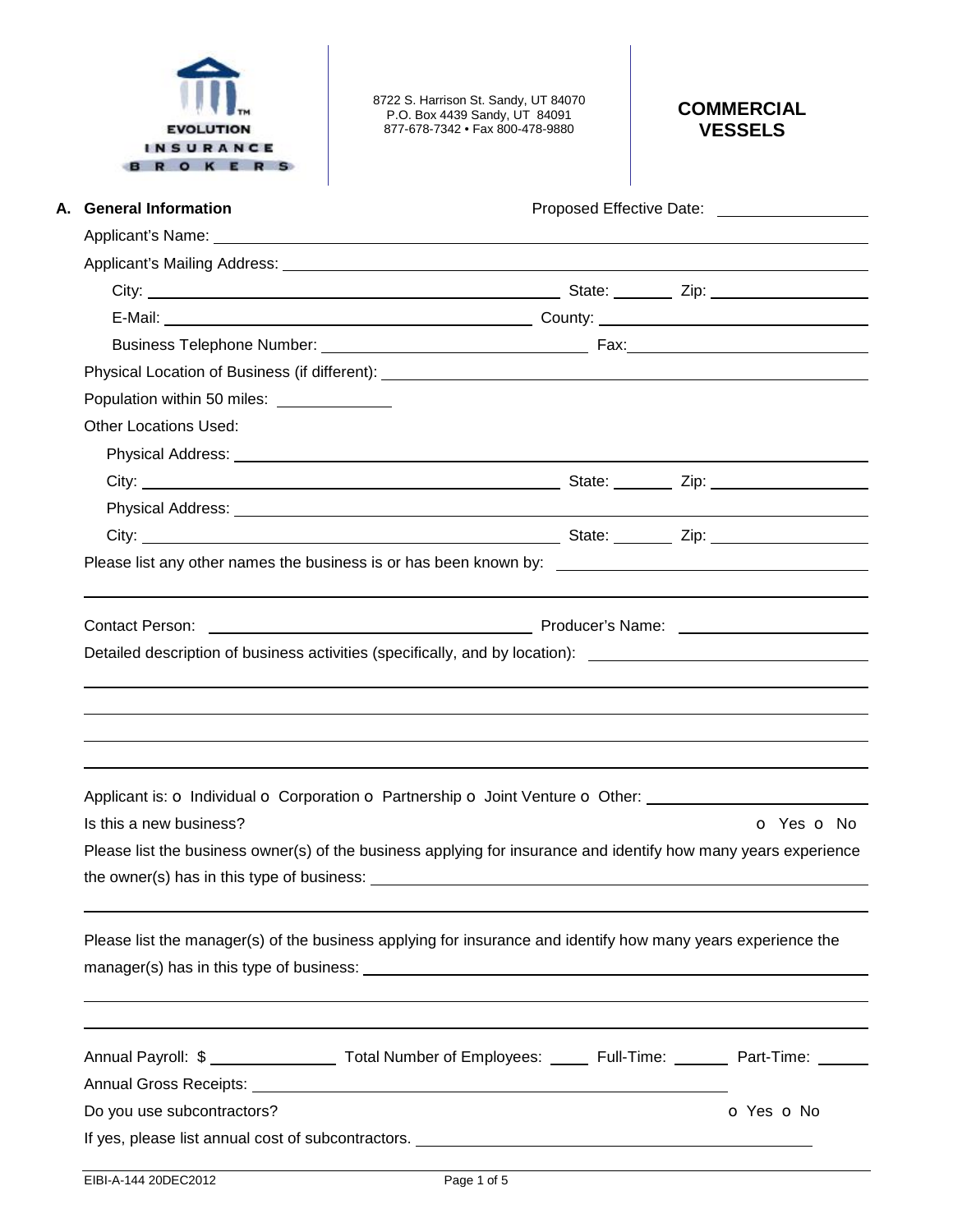Please describe the business's drug policy and what the procedure is when an applicant or employee fails a drug

test:

| services?<br>If yes, please tell us: | Does your company have within its staff of employees, a position whose job description deals with product<br>liability, loss control, safety inspections, engineering, consulting, or other professional consultation advisory<br>O Yes O No |
|--------------------------------------|----------------------------------------------------------------------------------------------------------------------------------------------------------------------------------------------------------------------------------------------|
|                                      |                                                                                                                                                                                                                                              |
|                                      | Business Telephone No.: Business Telephone No.:                                                                                                                                                                                              |
|                                      | Fax: <u>_________________________________</u> Years with Company: ______________                                                                                                                                                             |
|                                      | Employee's Responsibilities: Network and the control of the control of the control of the control of the control of the control of the control of the control of the control of the control of the control of the control of t               |
| <b>B.</b> Insurance History          |                                                                                                                                                                                                                                              |

## Who is your current insurance carrier (or your last if no current provider)?

Provide name(s) for all insurance companies that have provided Applicant insurance for the last three years:

|                        | Coverage: | Coverage: | Coverage: |
|------------------------|-----------|-----------|-----------|
| Company Name           |           |           |           |
| <b>Expiration Date</b> |           |           |           |
| <b>Annual Premium</b>  | \$        | J         | ъD        |

Has the Applicant or any predecessor ever had a claim? The Contract of Monocomusic Contract of No. The Contract O

Attach a five year loss/claims history, including details. (REQUIRED)

Have you had any incident, event, occurrence, loss, or Wrongful Act which might give rise to a Claim covered by this Policy, prior to the inception of this Policy? **o Yes o No** Yes **o** No

If yes, please explain:

 Has the Applicant, or anyone on the Applicant's behalf, attempted to place this risk in standard markets?

o Yes o No

If the standard markets are declining placement, please explain why:

## **C. Other Insurance**

Please provide the following information for all other business-related insurance the Applicant currently carries.

| Coverage Type          |      |   |        |
|------------------------|------|---|--------|
| <b>Company Name</b>    |      |   |        |
| <b>Expiration Date</b> |      |   |        |
| Annual Premium         | - \$ | D | ጥ<br>Ф |

### **D. Desired Insurance**

| Per Act/Aggregate |                       | OR. |             | Per Person/Per Act/Aggregate    |
|-------------------|-----------------------|-----|-------------|---------------------------------|
| $\circ$           | \$50,000/\$100,000    |     |             | \$25,000/\$50,000/\$100,000     |
| $\circ$           | \$150,000/\$300,000   |     | $\mathbf C$ | \$75,000/\$150,000/\$300,000    |
| $\circ$           | \$250,000/\$1,000,000 |     |             | \$100,000/\$250,000/\$1,000,000 |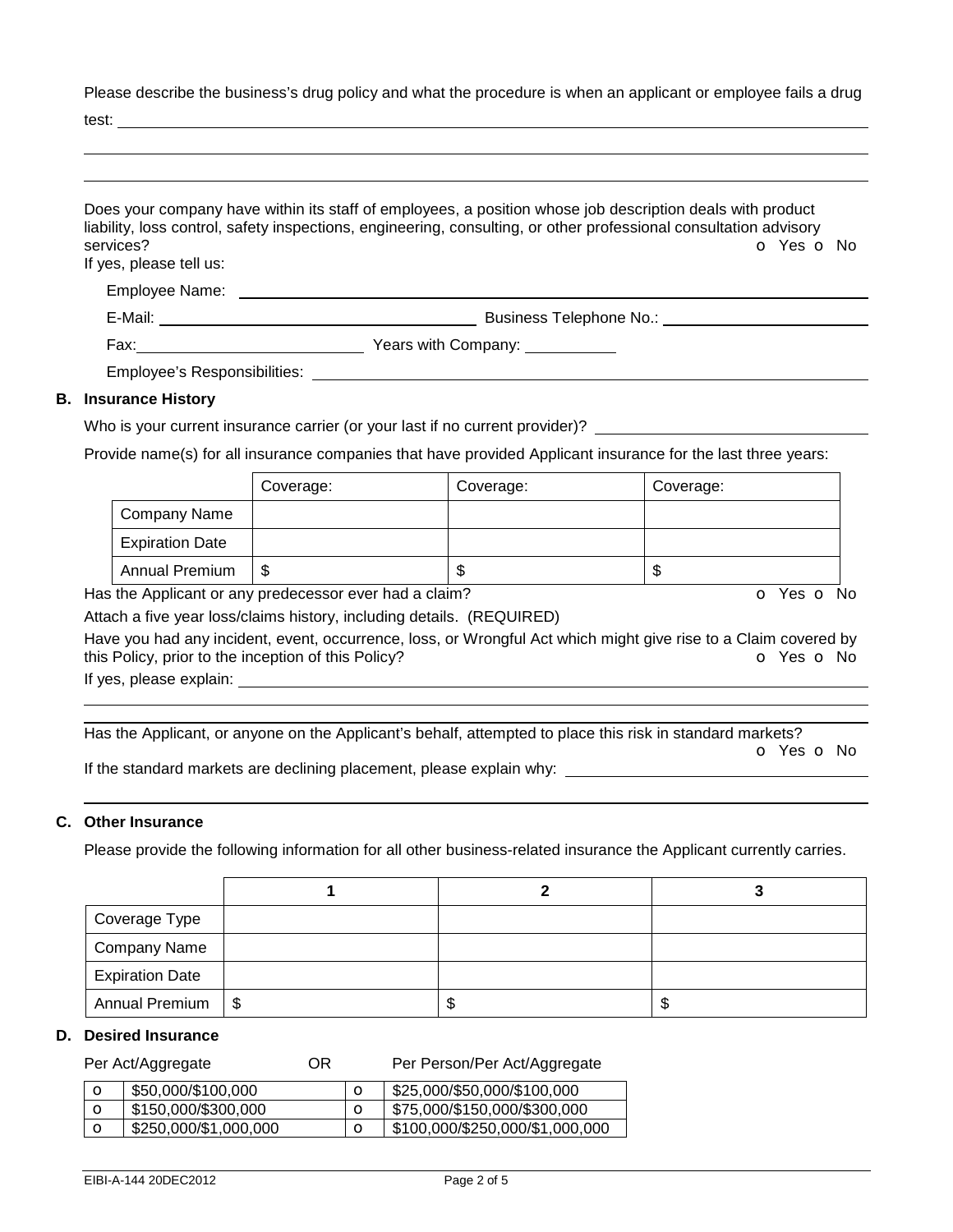|    | $\circ$                                                                                                                                                                                     | \$500,000/\$1,000,000      |                                                                                   | $\circ$                 |               | \$250,000/\$500,000/\$1,000,000                                                                               |                          |                         |
|----|---------------------------------------------------------------------------------------------------------------------------------------------------------------------------------------------|----------------------------|-----------------------------------------------------------------------------------|-------------------------|---------------|---------------------------------------------------------------------------------------------------------------|--------------------------|-------------------------|
|    | $\circ$                                                                                                                                                                                     | Other:                     |                                                                                   | $\circ$                 | Other:        |                                                                                                               |                          |                         |
|    | <b>Self-Insured Retention (SIR): <math>\sigma</math> \$1,000 (Minimum) <math>\sigma</math> \$1,500 <math>\sigma</math> \$2,500 <math>\sigma</math> \$5,000 <math>\sigma</math> \$10,000</b> |                            |                                                                                   |                         |               |                                                                                                               |                          |                         |
|    |                                                                                                                                                                                             |                            | <b>Insurance Amount Requested:</b>                                                |                         |               |                                                                                                               |                          |                         |
|    |                                                                                                                                                                                             |                            |                                                                                   |                         |               |                                                                                                               |                          |                         |
|    |                                                                                                                                                                                             |                            |                                                                                   |                         |               |                                                                                                               |                          |                         |
|    |                                                                                                                                                                                             |                            |                                                                                   |                         |               |                                                                                                               |                          |                         |
| Е. | <b>Vessel Information</b>                                                                                                                                                                   |                            |                                                                                   |                         |               |                                                                                                               |                          |                         |
|    |                                                                                                                                                                                             |                            |                                                                                   |                         |               | 1. Vessel U.S.C.G. Certified for: Passengers: ________________________Crew: _______________________           |                          |                         |
|    |                                                                                                                                                                                             |                            |                                                                                   |                         |               |                                                                                                               |                          |                         |
|    |                                                                                                                                                                                             |                            |                                                                                   |                         |               | 3. Lender's Address: _____________________________City: ________________________State: _____ Zip: ___________ |                          |                         |
|    |                                                                                                                                                                                             |                            |                                                                                   |                         |               |                                                                                                               |                          |                         |
|    | 5.                                                                                                                                                                                          |                            |                                                                                   |                         |               |                                                                                                               |                          |                         |
|    | 6.                                                                                                                                                                                          |                            |                                                                                   |                         |               |                                                                                                               |                          |                         |
|    |                                                                                                                                                                                             |                            |                                                                                   |                         |               | 7. Year built/rebuilt: _______________________ Horsepower: _____________________ Speed Knots: _______________ |                          |                         |
|    | 8.                                                                                                                                                                                          |                            |                                                                                   |                         |               | Date Purchased: Purchase Price: \$                                                                            |                          |                         |
|    |                                                                                                                                                                                             |                            | 9. Is this vessel tanked? $\sigma$ Yes $\sigma$ No If Yes: Attach stability test. |                         |               |                                                                                                               |                          |                         |
|    |                                                                                                                                                                                             |                            | 10. Has the vessel undergone ANY major reconditioning/alterations?                |                         |               |                                                                                                               |                          | O Yes O No              |
|    |                                                                                                                                                                                             |                            |                                                                                   |                         |               |                                                                                                               |                          |                         |
|    |                                                                                                                                                                                             |                            |                                                                                   |                         |               |                                                                                                               |                          |                         |
|    |                                                                                                                                                                                             |                            |                                                                                   |                         |               | 12. Survey Available? o Yes o No If Yes: Was the survey in or out of the water?                               |                          |                         |
|    |                                                                                                                                                                                             |                            |                                                                                   |                         |               |                                                                                                               |                          |                         |
|    |                                                                                                                                                                                             |                            | 14. Surveyor tests: O Wood O Ultrasound O Metal Fatigue                           |                         |               |                                                                                                               |                          |                         |
|    |                                                                                                                                                                                             |                            |                                                                                   |                         |               | 15. Market Value: \$                                                                                          |                          |                         |
|    |                                                                                                                                                                                             |                            | 16. Replacement Cost: \$                                                          |                         |               |                                                                                                               |                          |                         |
|    |                                                                                                                                                                                             |                            |                                                                                   |                         |               | Recommendations? o Yes o No If Yes: Have they been complied with? o Yes o No                                  |                          |                         |
| F. |                                                                                                                                                                                             | <b>Business Activities</b> |                                                                                   |                         |               |                                                                                                               |                          |                         |
|    |                                                                                                                                                                                             | <b>Profit History:</b>     |                                                                                   |                         |               |                                                                                                               |                          |                         |
|    |                                                                                                                                                                                             |                            | Last Year                                                                         |                         | Two Years Ago | Three Years Ago                                                                                               | Four Years Ago           | Five Years Ago          |
|    |                                                                                                                                                                                             | Gross revenue              | $\overline{\mathbb{S}}$                                                           | $\overline{\mathbb{S}}$ |               | $\overline{\mathbb{S}}$                                                                                       | $\overline{\mathcal{E}}$ | $\overline{\mathbb{S}}$ |
|    |                                                                                                                                                                                             | Expenses                   | $\overline{\mathcal{S}}$                                                          | $\overline{\mathbb{S}}$ |               | $\overline{\mathbb{S}}$                                                                                       | $\overline{\mathbb{S}}$  | $\overline{\mathbb{S}}$ |
|    |                                                                                                                                                                                             | Operator:                  |                                                                                   |                         |               |                                                                                                               |                          |                         |
|    | 1.                                                                                                                                                                                          |                            |                                                                                   |                         |               |                                                                                                               |                          |                         |
|    | 2.                                                                                                                                                                                          |                            |                                                                                   |                         |               |                                                                                                               |                          |                         |
|    | 3.                                                                                                                                                                                          |                            |                                                                                   |                         |               | Sizes/Types of vessels previously owned and/or operated: _______________________                              |                          |                         |
|    |                                                                                                                                                                                             |                            |                                                                                   |                         |               |                                                                                                               |                          |                         |
|    |                                                                                                                                                                                             |                            |                                                                                   |                         |               |                                                                                                               |                          |                         |
|    |                                                                                                                                                                                             |                            |                                                                                   |                         |               |                                                                                                               |                          |                         |
|    |                                                                                                                                                                                             | <b>Operations:</b>         |                                                                                   |                         |               |                                                                                                               |                          |                         |
|    |                                                                                                                                                                                             | 1. Intended use of vessel: |                                                                                   |                         |               |                                                                                                               |                          |                         |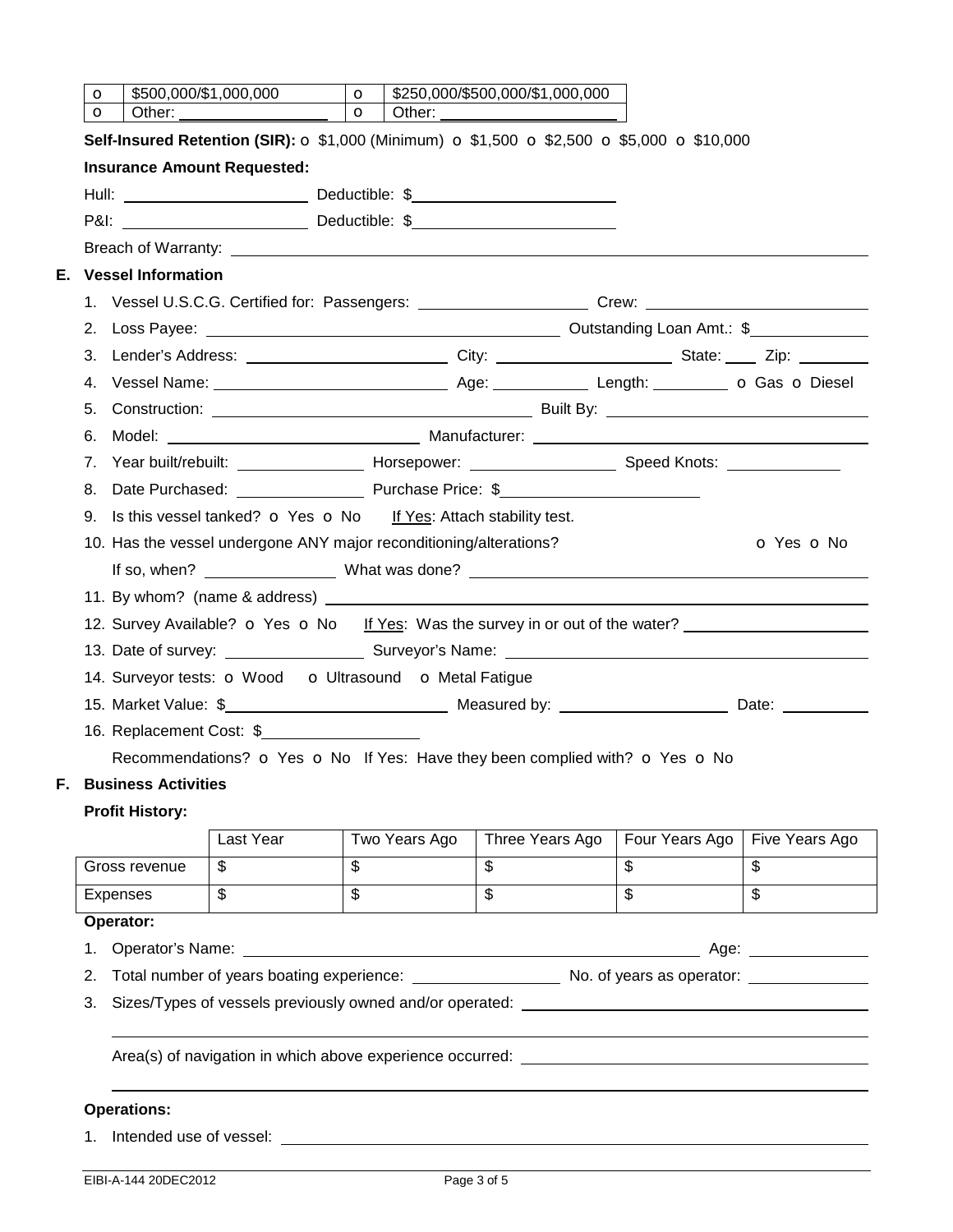| Equipment:                   |  |  |  |  |  |
|------------------------------|--|--|--|--|--|
|                              |  |  |  |  |  |
|                              |  |  |  |  |  |
| 3. Other communication gear? |  |  |  |  |  |

#### **REPRESENTATIONS AND WARRANTIES**

The "Applicant" is the party to be named as the "Insured" in any insuring contract if issued. By signing this Application, the Applicant for insurance hereby represents and warrants that the information provided in the Application, together with all supplemental information and documents provided in conjunction with the Application, is true, correct, inclusive of all relevant and material information necessary for the Insurer to accurately and completely assess the Application, and is not misleading in any way. The Applicant further represents that the Applicant understands and agrees as follows: (i) the Insurer can and will rely upon the Application and supplemental information provided by the Applicant, and any other relevant information, to assess the Applicant's request for insurance coverage and to quote and potentially bind, price, and provide coverage; (ii) the Application and all supplemental information and documents provided in conjunction with the Application are warranties that will become a part of any coverage contract that may be issued; (iii) the submission of an Application or the payment of any premium does not obligate the Insurer to quote, bind, or provide insurance coverage; and (iv) in the event the Applicant has or does provide any false, misleading, or incomplete information in conjunction with the Application, any coverage provided will be deemed void from initial issuance.

The Applicant hereby authorizes the Insurer and its agents to gather any additional information the Insurer deems necessary to process the Application for quoting, binding, pricing, and providing insurance coverage including, but not limited to, gathering information from federal, state, and industry regulatory authorities, insurers, creditors, customers, financial institutions, and credit rating agencies. The Insurer has no obligation to gather any information nor verify any information received from the Applicant or any other person or entity. The Applicant expressly authorizes the release of information regarding the Applicant's losses, financial information, or any regulatory compliance issues to this Insurer in conjunction with consideration of the Application.

The Applicant further represents that the Applicant understands and agrees the Insurer may: (i) present a quote with a Sub-limit of liability for certain exposures, (ii) quote certain coverages with certain activities, events, services, or waivers excluded from the quote, and (iii) offer several optional quotes for consideration by the Applicant for insurance coverage. In the event coverage is offered, such coverage will not become effective until the Insurer's accounting office receives the required premium payment.

The Applicant agrees that the Insurer and any party from whom the Insurer may request information in conjunction with the Application may treat the Applicant's facsimile signature on the Application as an original signature for all purposes.

The Applicant acknowledges that under any insuring contract issued, the following provisions will apply:

1. A single Accident, or the accumulation of more than one Accident during the Policy Period, may cause the per Accident Limit and/or the annual aggregate maximum Limit of Liability to be exhausted, at which time the Insured will have no further benefits under the Policy.

2. The Insured may request the Insurer to reinstate the original Limit of Liability for the remainder of the Policy period for an additional coverage charge, as may be calculated and offered by the Insurer. The Insurer is under no obligation to accept the Insured's request.

3. The Applicant understands and agrees that the Insurer has no obligation to notify the Insured of the possibility that the maximum Limit of Liability may be exhausted by any Accident or combination of Accidents that may occur during the Policy Period. The Insured must determine if additional coverage should be purchased. The Insurer is expressly not obligated to make a determination about additional coverage, nor advise the Insured concerning additional coverage.

4. The Insurer is herein released and relieved from any and all responsibility to notify the Insured of the possible reduction in any applicable Limit of Liability. The Insured herein assumes the sole and individual responsibility to evaluate, consider, and initiate a request for additional coverage or reinstatement of the annual aggregate Limit of Liability which may be exhausted by any single Accident or combination of Accidents during the Policy Period.

| Dated:            | Dated:            |
|-------------------|-------------------|
| Applicant:        | Agent/Broker:     |
| Signature         | Signature         |
| <b>Print Name</b> | <b>Print Name</b> |